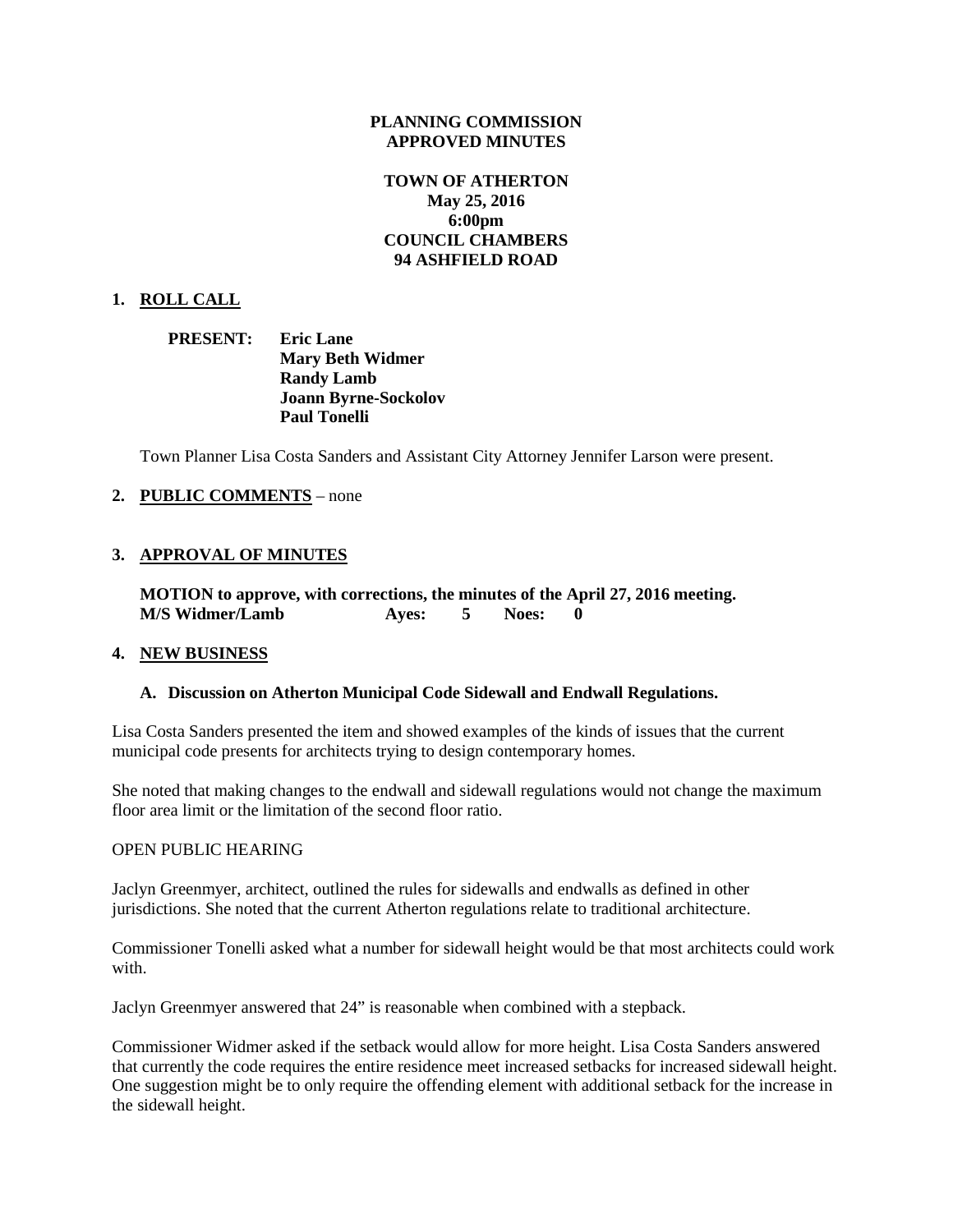Commissioner Lane noted that while the contemporary designs usually have more windows and glass to let more light in, the light goes both ways and can disturb neighbors. Jaclyn Greenmyer agreed and noted that privacy goes both ways.

Commissioner Lane asked Ms. Greenmyer what percentage of new home designs are contemporary. Jaclyn Greenmyer answered that roughly 20-25% of houses are contemporary and the number is increasing. Commissioner Lane asked if there is a size difference between traditional houses and contemporary designs. Jaclyn Greenmeyer noted that there is no significant size difference between contemporary and traditional projects.

Miya Miraki, architect with Swatt Miers addressed the Commission and explained the difficulties architects in her firm have encountered in modern designs with Atherton regulations.

Jude Kirik, PPG, echoed the comments made by Ms. Greenmyer and Ms. Miraki. The same problems arise over and over with the sidewall limitations. He sees qualified architects being extremely appreciative of a modification in the code. Mr. Kirik noted that he could give many examples of homes that have been built under the current code that could have been designed better.

Chair Lane asked how a change to the code might be misused. He wants to avoid a domino effect and knows some projects will push the limits of the code.

Lisa Costa Sanders noted that a purpose statement in the code from the Commission could help clarify the intent of the changes.

Commissioner Lamb noted that he too sees that there could be unintended consequences.

Mr. Kirik noted that there is no way to anticipate or prevent optimizing or "cheating."

# CLOSE PUBLIC HEARING

Commissioner Widmer brought out a three-dimensional model of a house and noted her concern with people creating long structures within the setbacks but out of character in Atherton. Chair Lane noted that this is where a purpose statement would come in to explain the parameters and thought behind the code changes.

Lisa Costa Sanders suggested that there might be an interim step with the Special Structures Permit and allowing just the offending element to step back instead of the entire structure.

Commissioner Widmer asked if there are restrictions on where windows can be placed. Lisa Costa Sanders answered that window height is restricted on accessory structures but not on the main building.

Commissioners discussed different options for offering designers and architects more flexibility.

Lisa Costa Sanders presented a few options to the Committee for moving forward including creating an ad hoc sub-committee or directing staff to work with designers and architects to present options to the Commission.

Jude Kirik commented that he doesn't want to dictate form. He would like to have as much flexibility as possible or designs start looking alike.

Chair Lane noted that without design review there must be a tradeoff. Rules will cause things to look similar. CLOSE PUBLIC HEARING